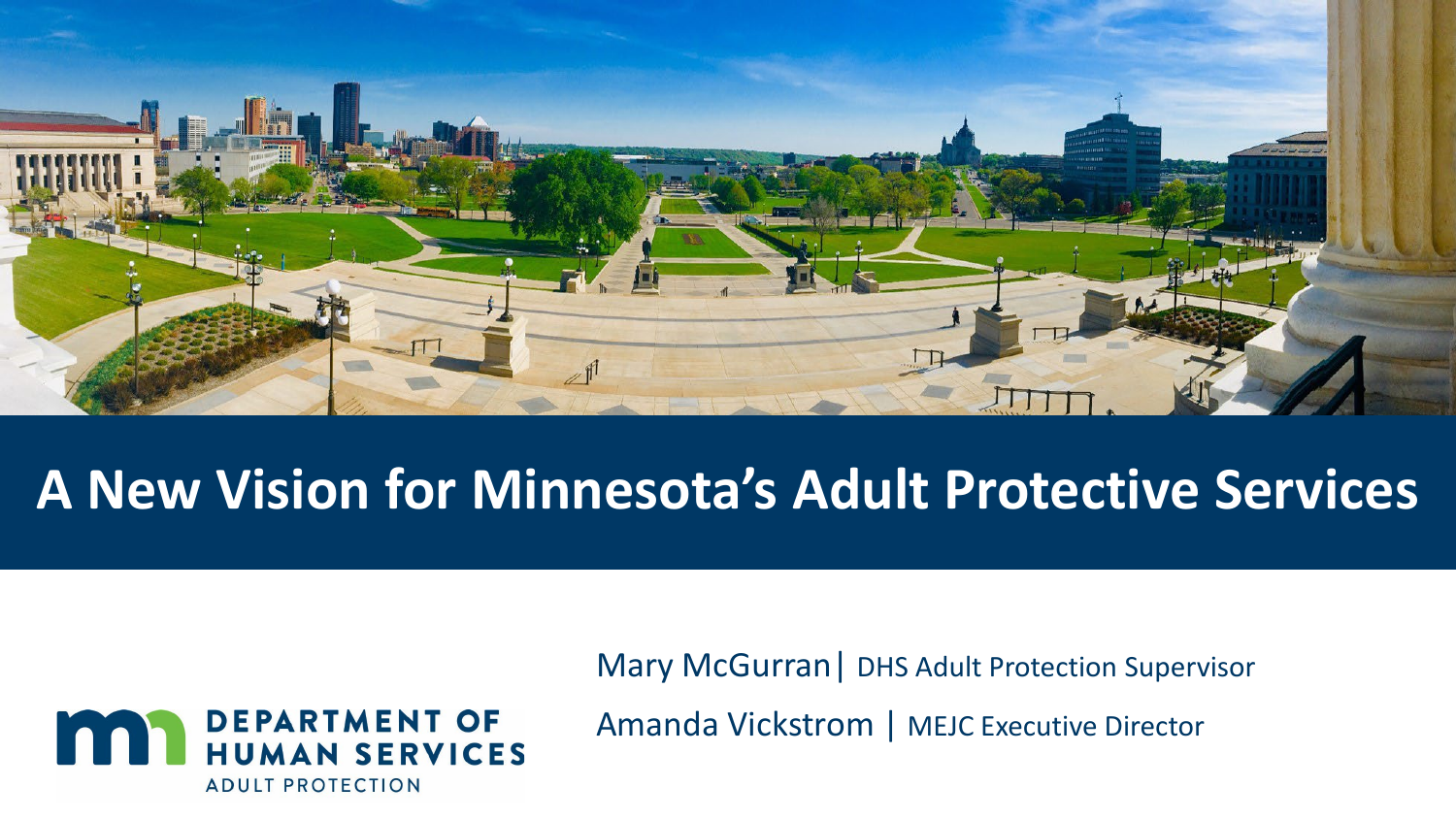## 2021 First Federal APS Funding CRRSA

Minnesota DHS received \$1.5M through the Coronavirus Relief and Response Supplemental Appropriations Act (CRRSA). DHS Allocated:

- \$550,000 to Tribal Governments for APS activities
- \$430,000 APS Client Services
- \$150,000 Public Awareness in Underrepresented Communities
- \$200,000 APS Training on Unconscious Bias and Equity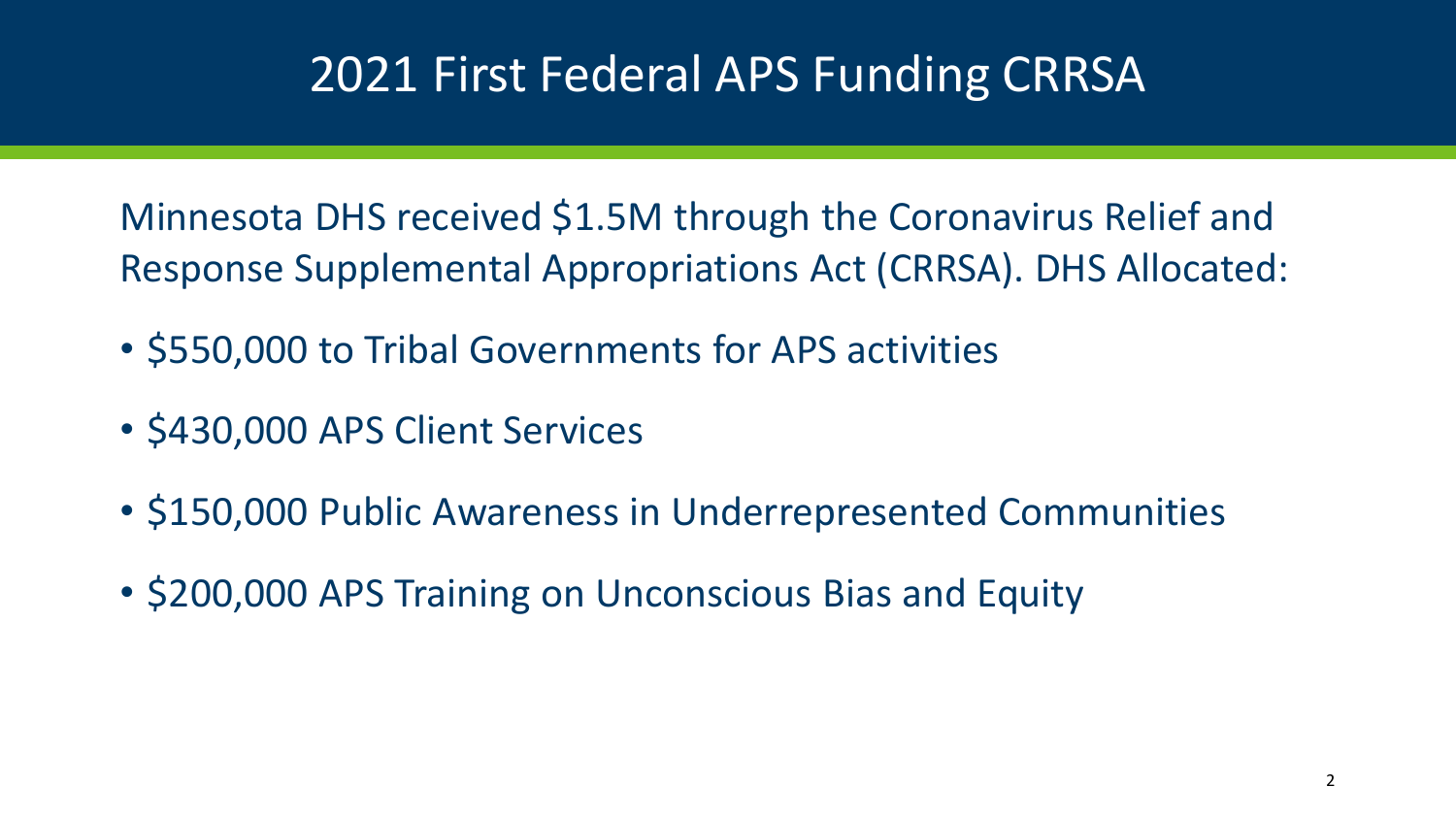# 2021/2022 Federal APS Funding American Rescue Plan Act (ARPA)

#### **Grant purpose**

To enhance, improve, and expand the ability of APS at the state and local levels to receive, investigate, case plan, and offer service response to APS clients in response to allegations of abuse, neglect, and exploitation.

| <b>Funder</b>                   | <b>Administration for</b><br><b>Community Living (ACL)</b> |
|---------------------------------|------------------------------------------------------------|
| <b>Funding</b><br><b>source</b> | American Rescue Plan Act<br>(ARPA) funds                   |
| <b>Recipient</b>                | Minnesota's Department of<br><b>Human Services</b>         |
| <b>Amount</b>                   | \$4.2 million, not ongoing                                 |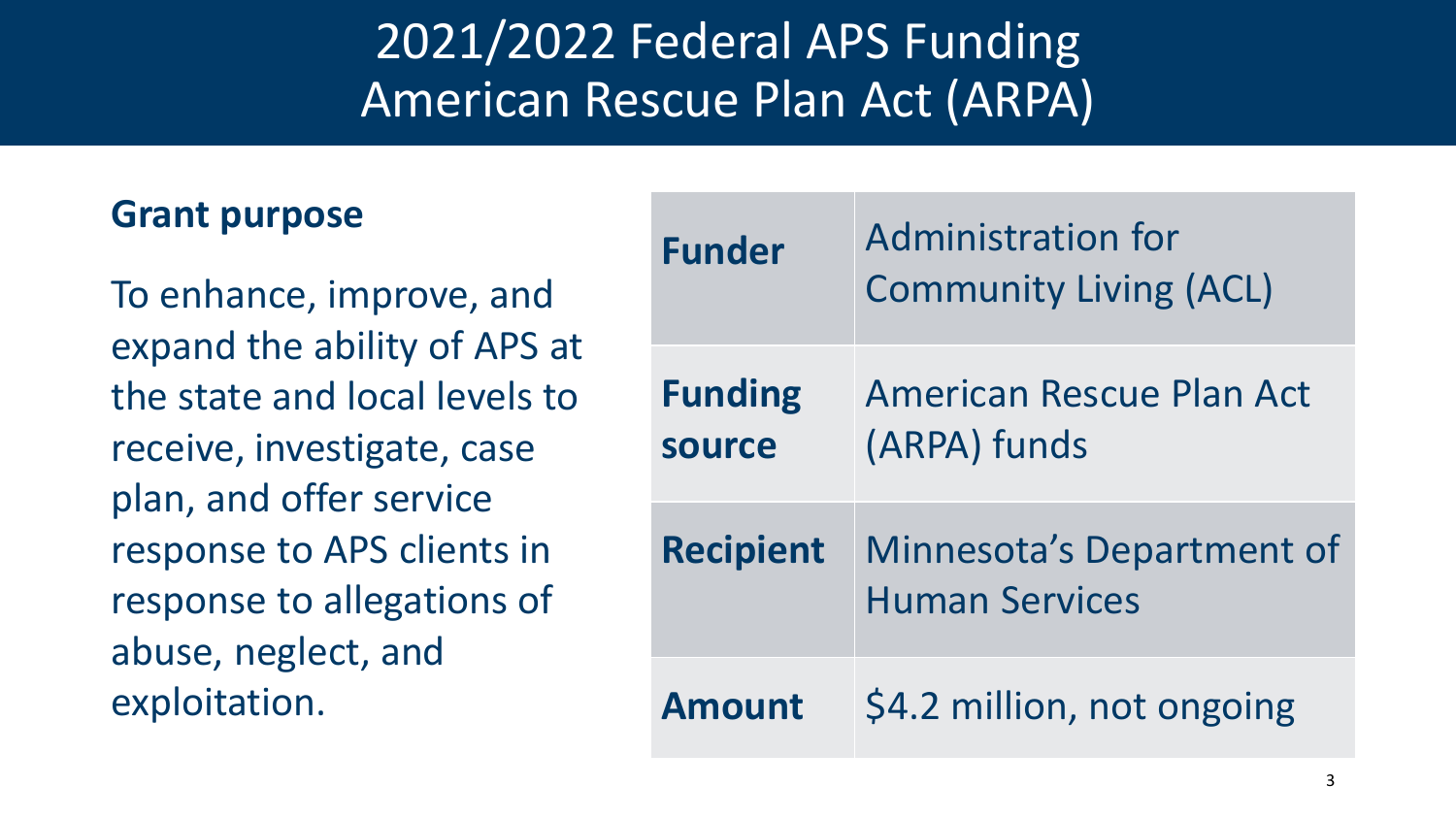## Administration for Community Living APS Operational Plan

**Every State and Territory [Submit to ACL](https://acl.gov/grants/elder-justice-mandatory-grants)**

- Plan to improve APS at the state and local level
- Vision What the APS program aspires to become and achieve in 3-5 years
- Mission Who is served, what needs can be fulfilled, how do we make people's lives better?
- Guiding Principles/Core Values Where is APS headed?
- Environmental Scan Describe the current environment
- Targeted Improvements/Goals Based on Environmental Scan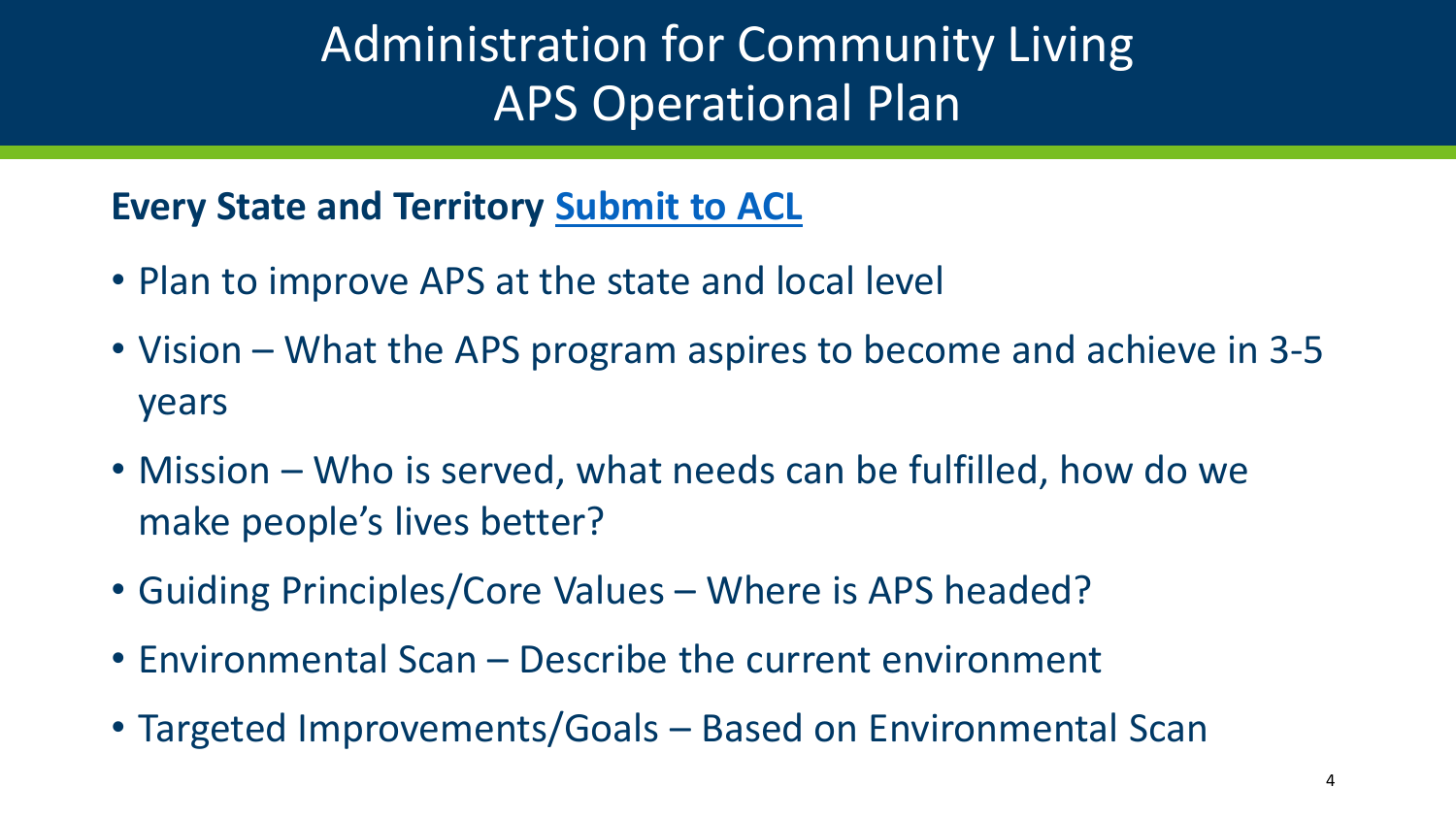## Stakeholders – MN APS Operational Plan

- APS Vision Team MACSSA and DHS representatives
- Minnesota American Indian Tribal Health and Human Services Leadership – DHS Office of Indian Policy
- MN Leadership Council on Aging Diverse Elders Coalition
- Minnesota Council on Disability
- Minnesota Elder Justice Center
- Minnesota Board on Aging
- DHS Cultural and Ethic Communities Leadership Council
- 200 Community and Institutional Stakeholders Survey Response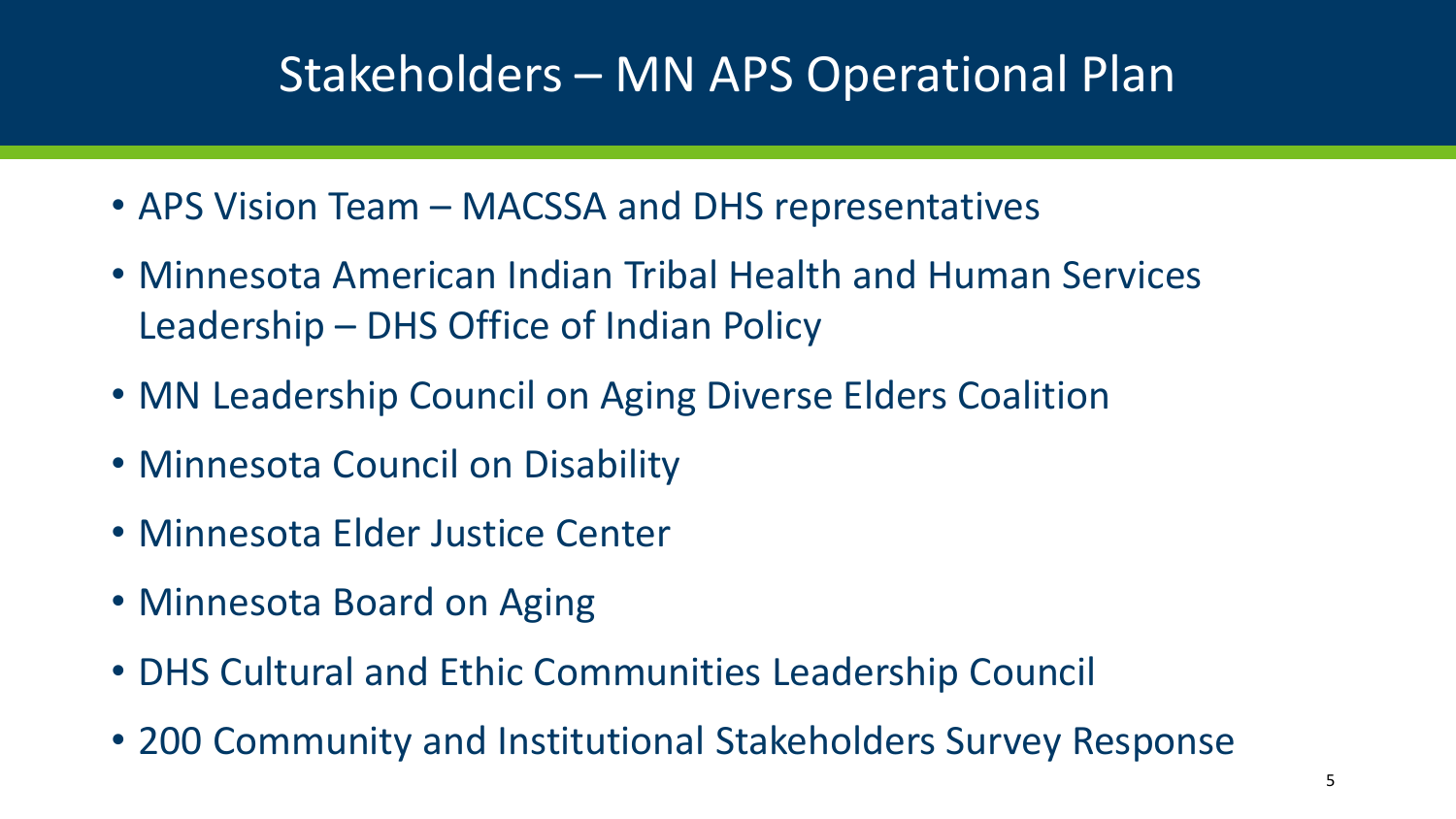#### New APS Vision

#### **Purpose**

To explain why an organization exists (not what it does!) and the way in which the Minnesota will be a better place because of the work of that organization.



Minnesota's Adult Protective Services exists so that all adults who are vulnerable to abuse, neglect, or exploitation are supported to live in safety and dignity, consistent with their own culture, values and goals, and so people concerned about them have resources for support.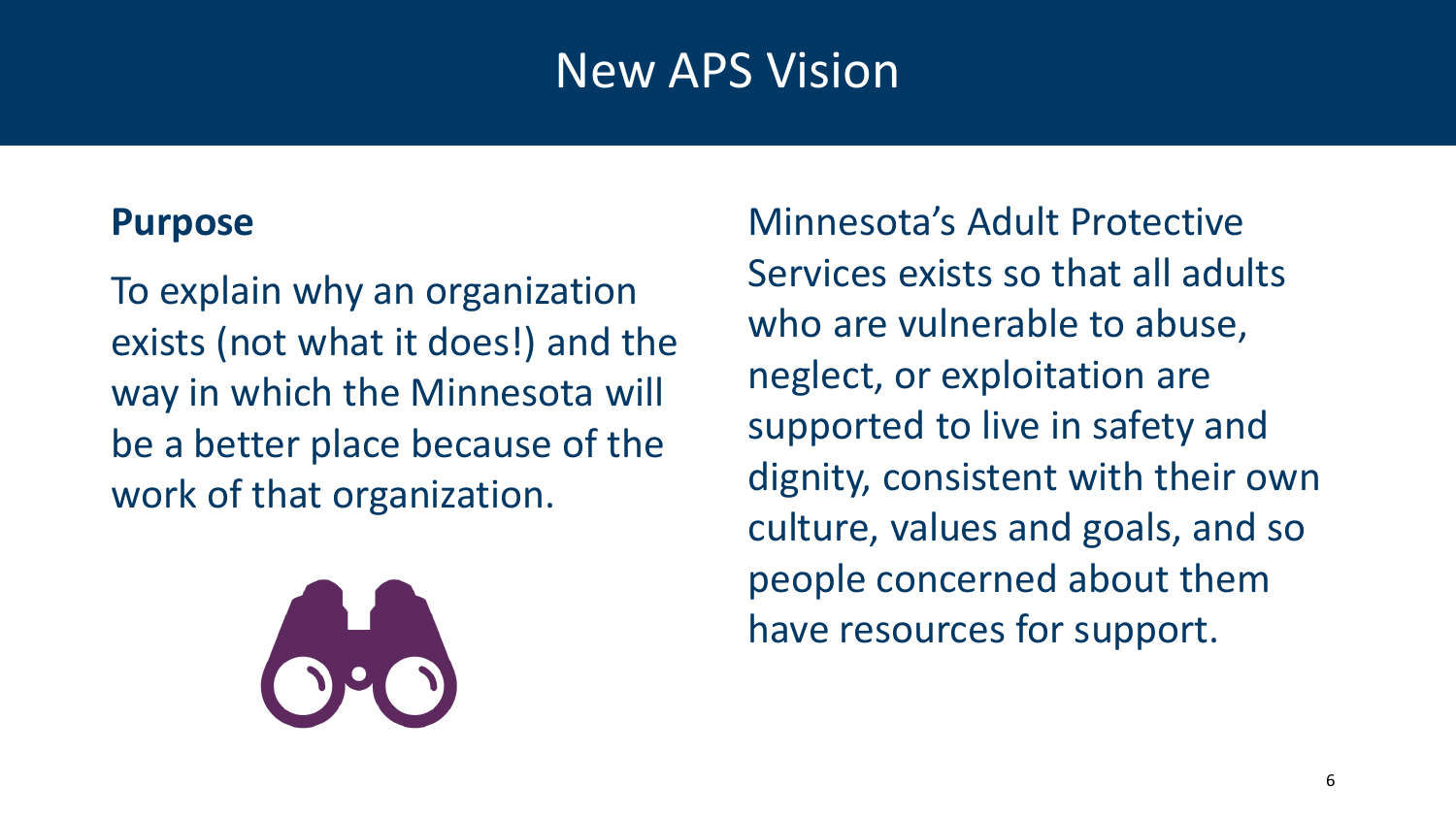## New APS Mission

#### **Purpose**

To describe the purpose, actions and services of an organization.



Adults who are vulnerable and those who support them receive the assistance they need to identify, prevent, report, stop, and minimize the risk for abuse, neglect, and exploitation through tribal, state, and county partnerships.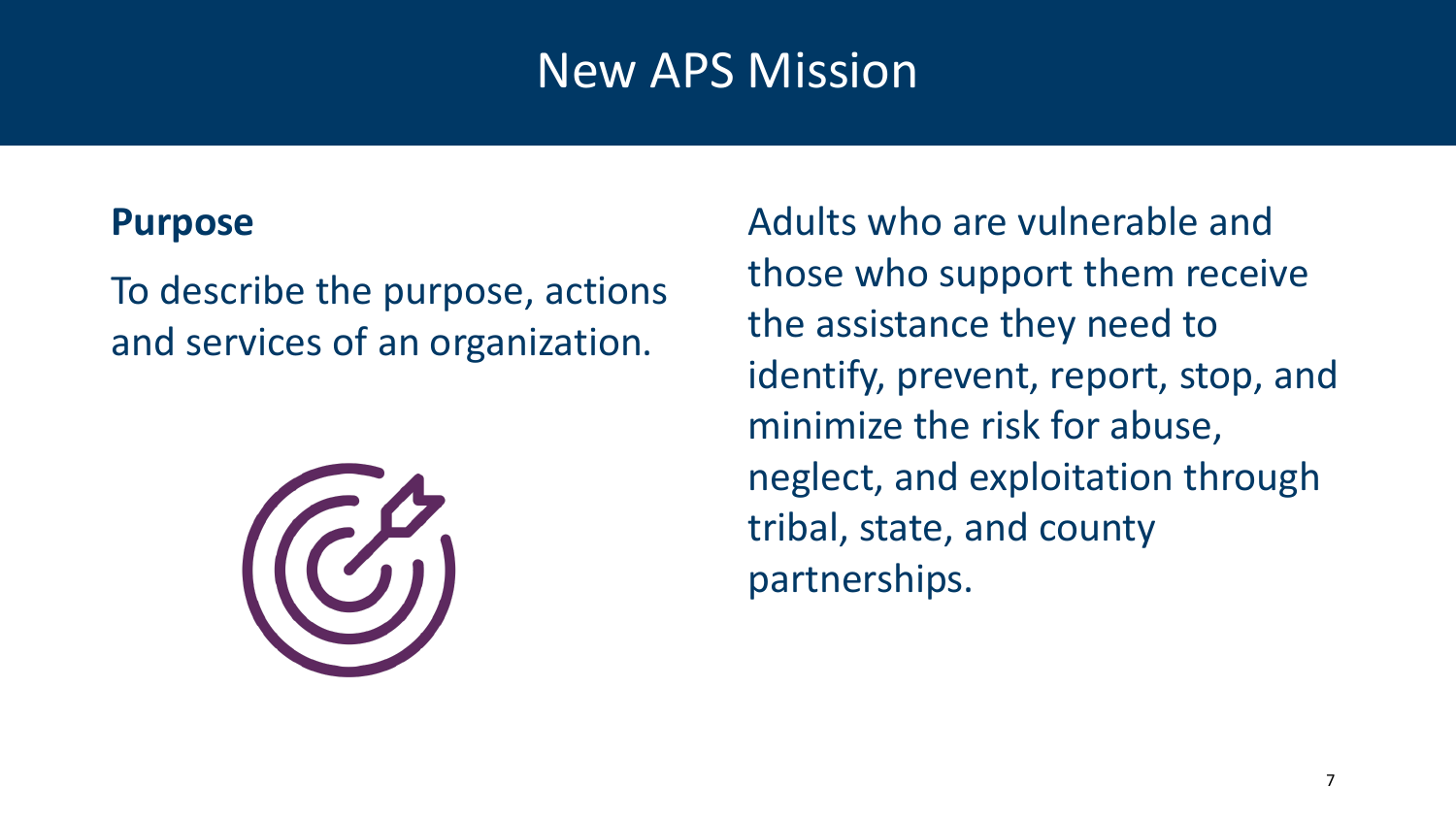## New Core Operating Principles

#### **Purpose**

To give staff overarching guidance on how to approach their work.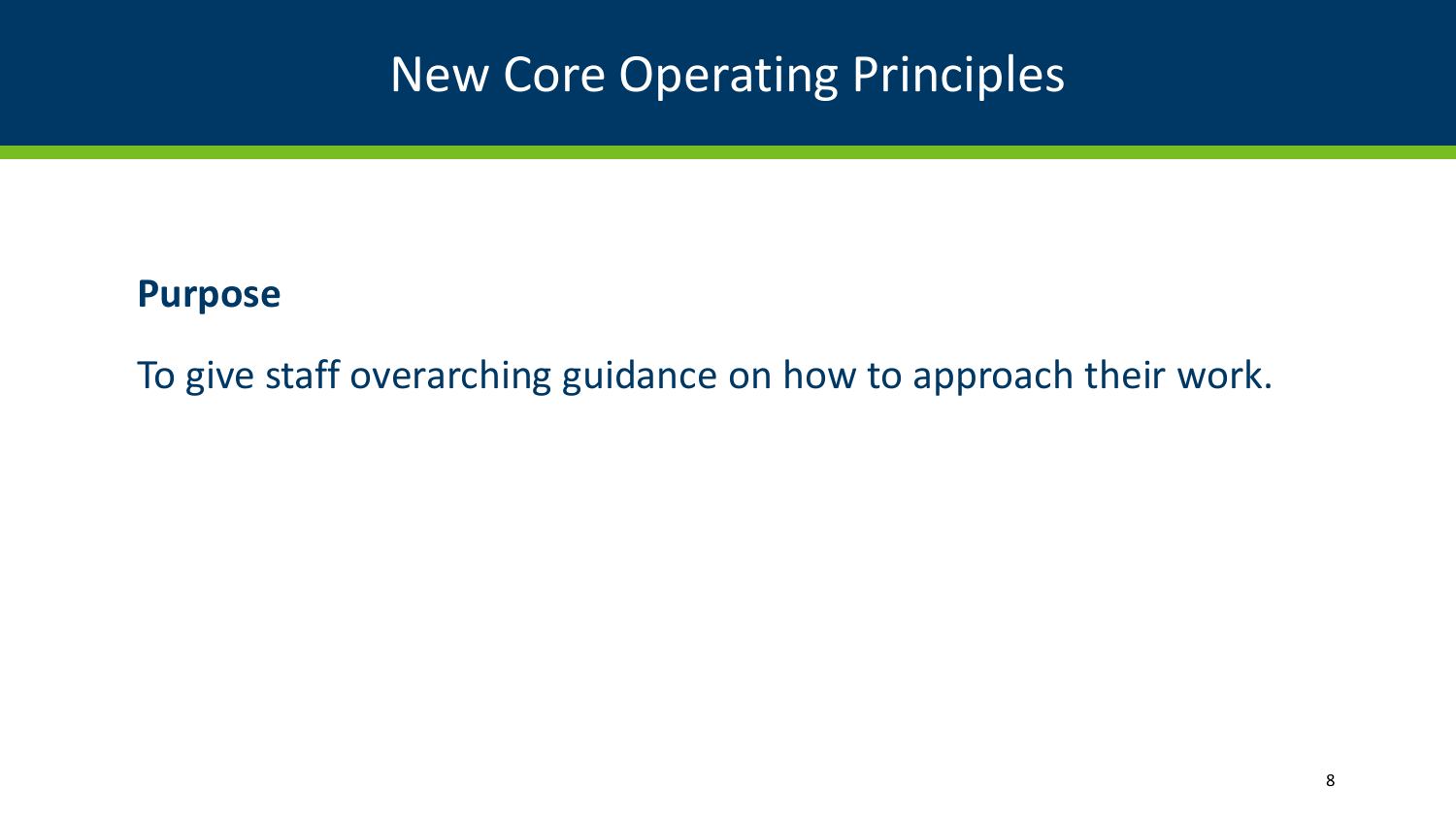#### Core Operating Principle #1

#### **Sometimes adults need support.**

Adult Protective Services engages adults who are vulnerable to abuse, neglect, and exploitation and those who support them using trauma-informed, culturally appropriate, and person-centered approaches in assessment, investigation, safety planning, and service intervention.

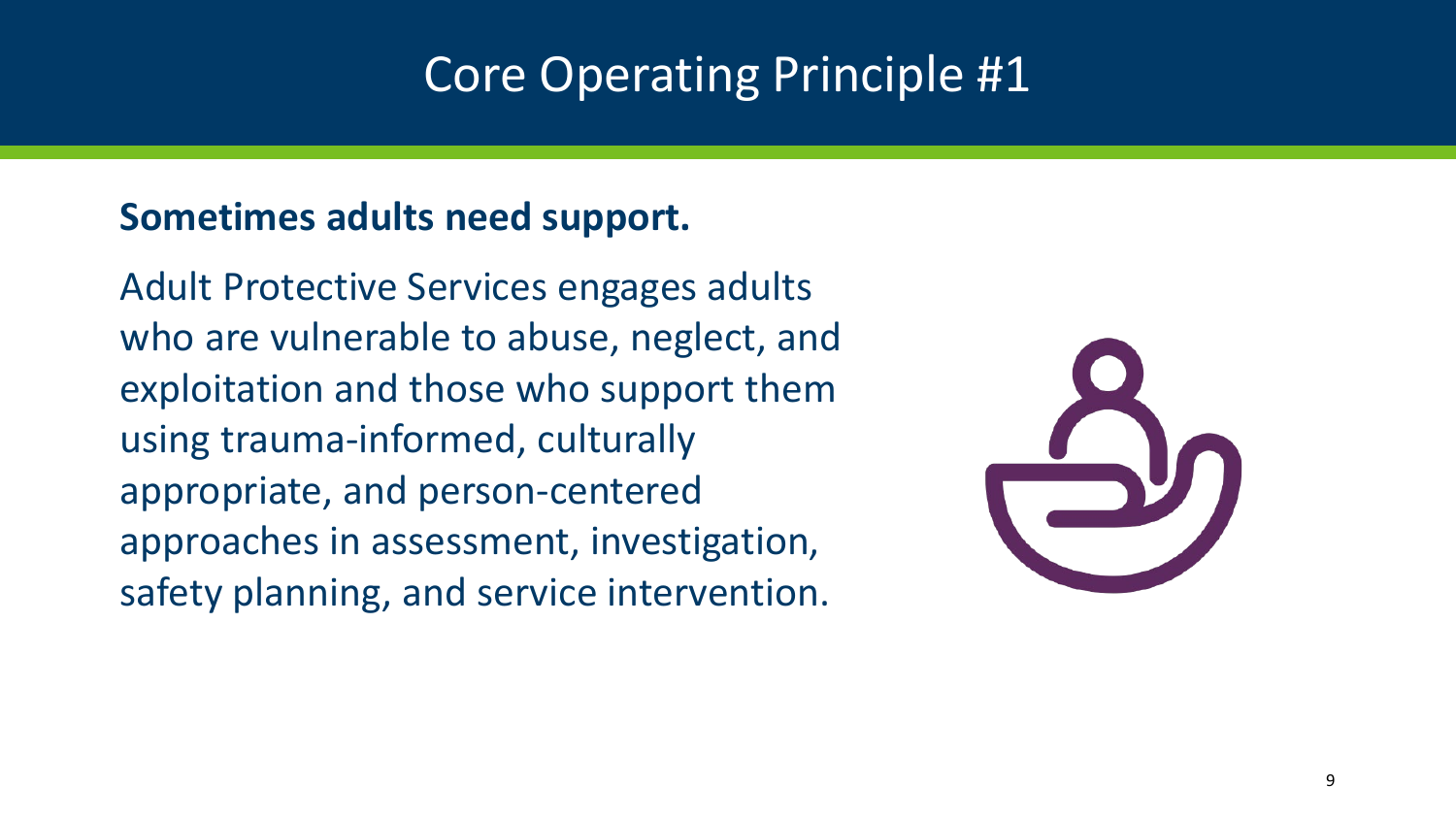## Core Operating Principle #2

#### **Choice and values are balanced with safety.**

Respect for the cultural identify and dignity of all involved guides protective services while we balance the choices and values of the person who is vulnerable with support for them to be safe from abuse, neglect, and exploitation.

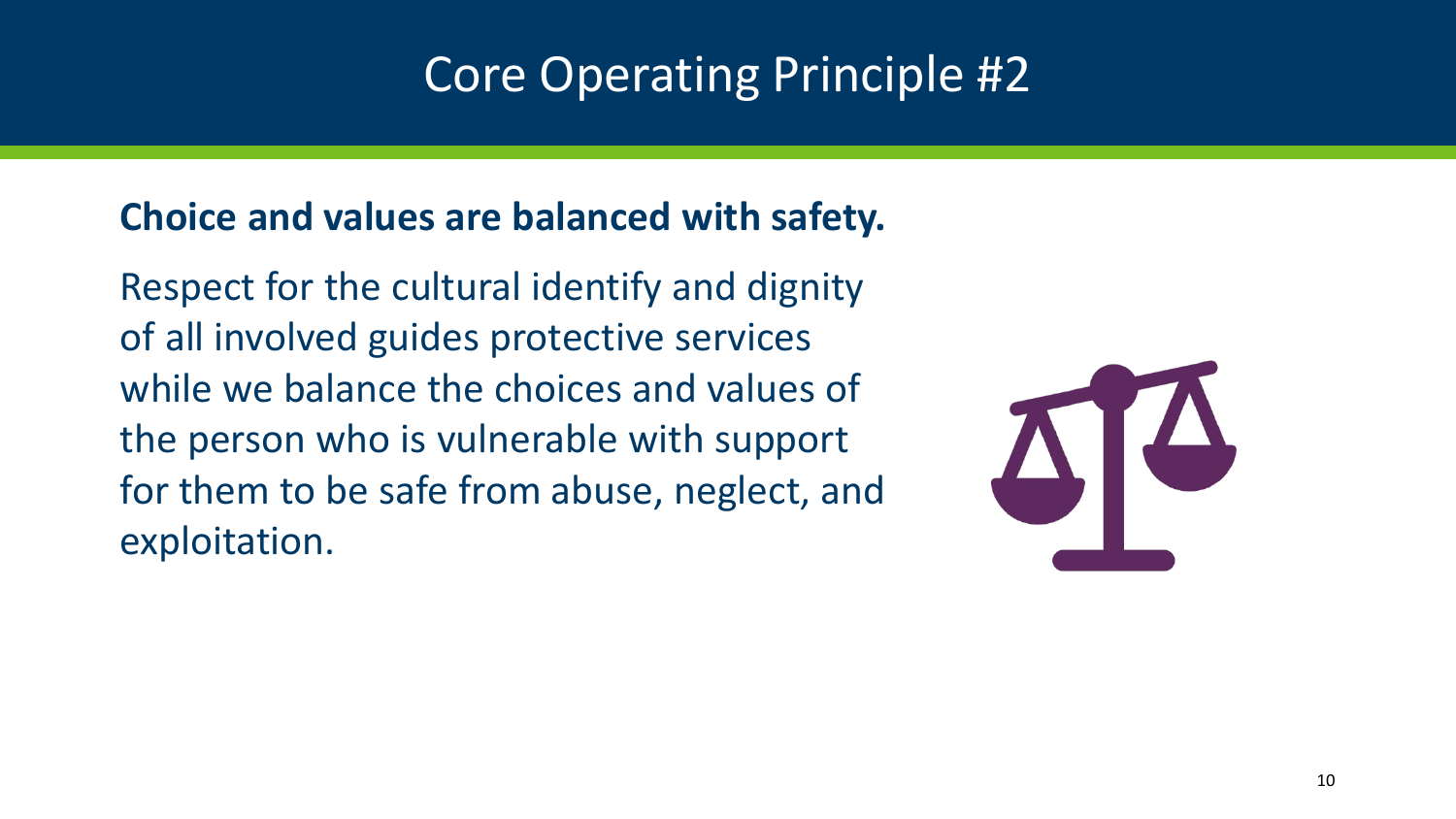## Core Operating Principle #3

#### **Focus on outcomes.**

Tribal, state and county partners commit to continuously improve the adult protection system and services, remove barriers, eliminate disparities, and focus on outcomes of safety and dignity for the adult who is vulnerable to abuse, neglect, and exploitation.

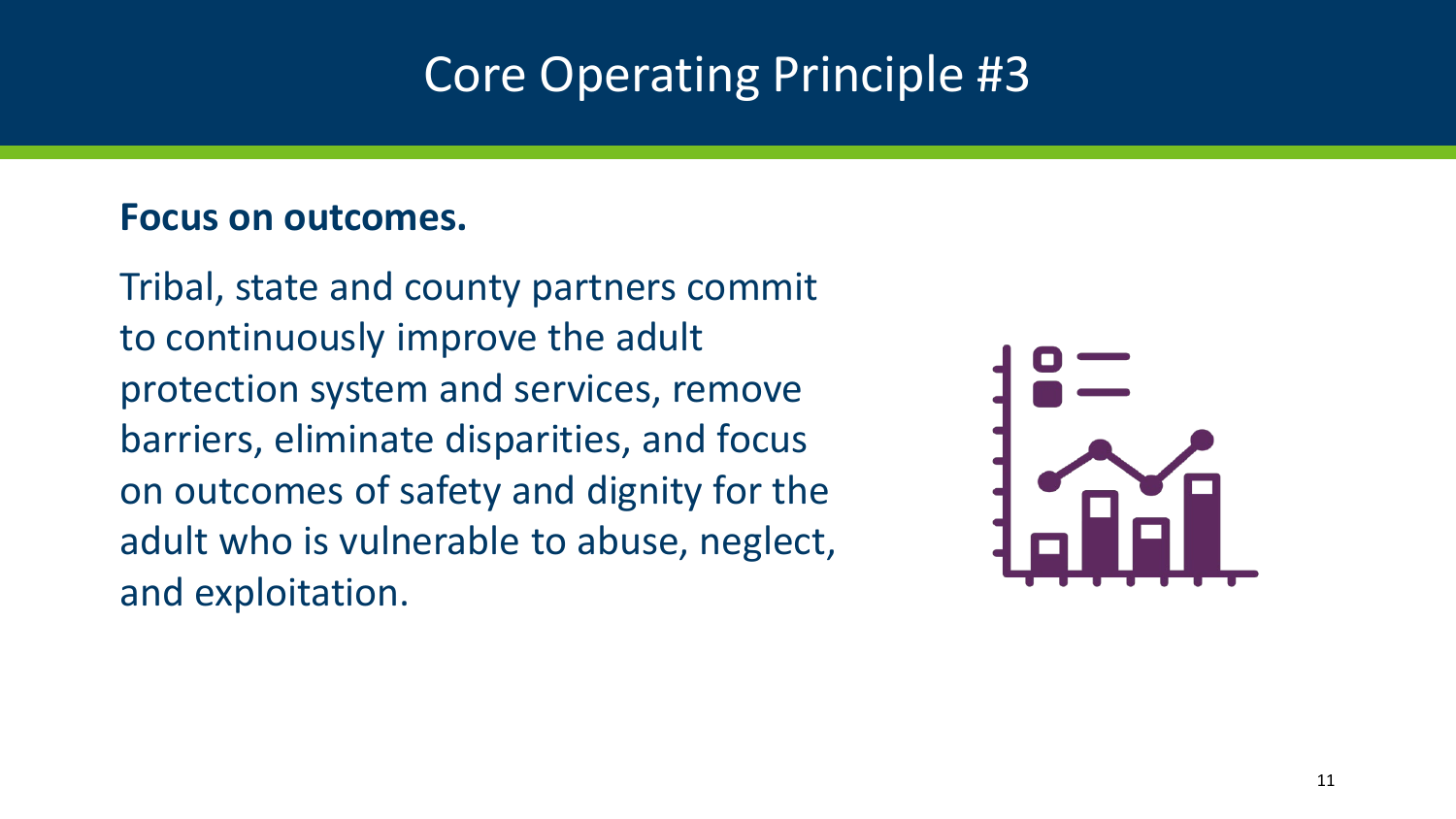## Minnesota's Approved APS ARPA Spend Plan *(slide 1 of 2)*

- APS Resource need analysis
- Community based services to prevent, stop and reduce risks for vulnerable adults from underrepresented communities referred to APS
- Mandated Reporting Training
- Statewide community listening tour in underrepresented communities
- Support for Tribal Federal NAMRS Participation
- Systems Enhancements to the reporting and Social Services Information System (SSIS)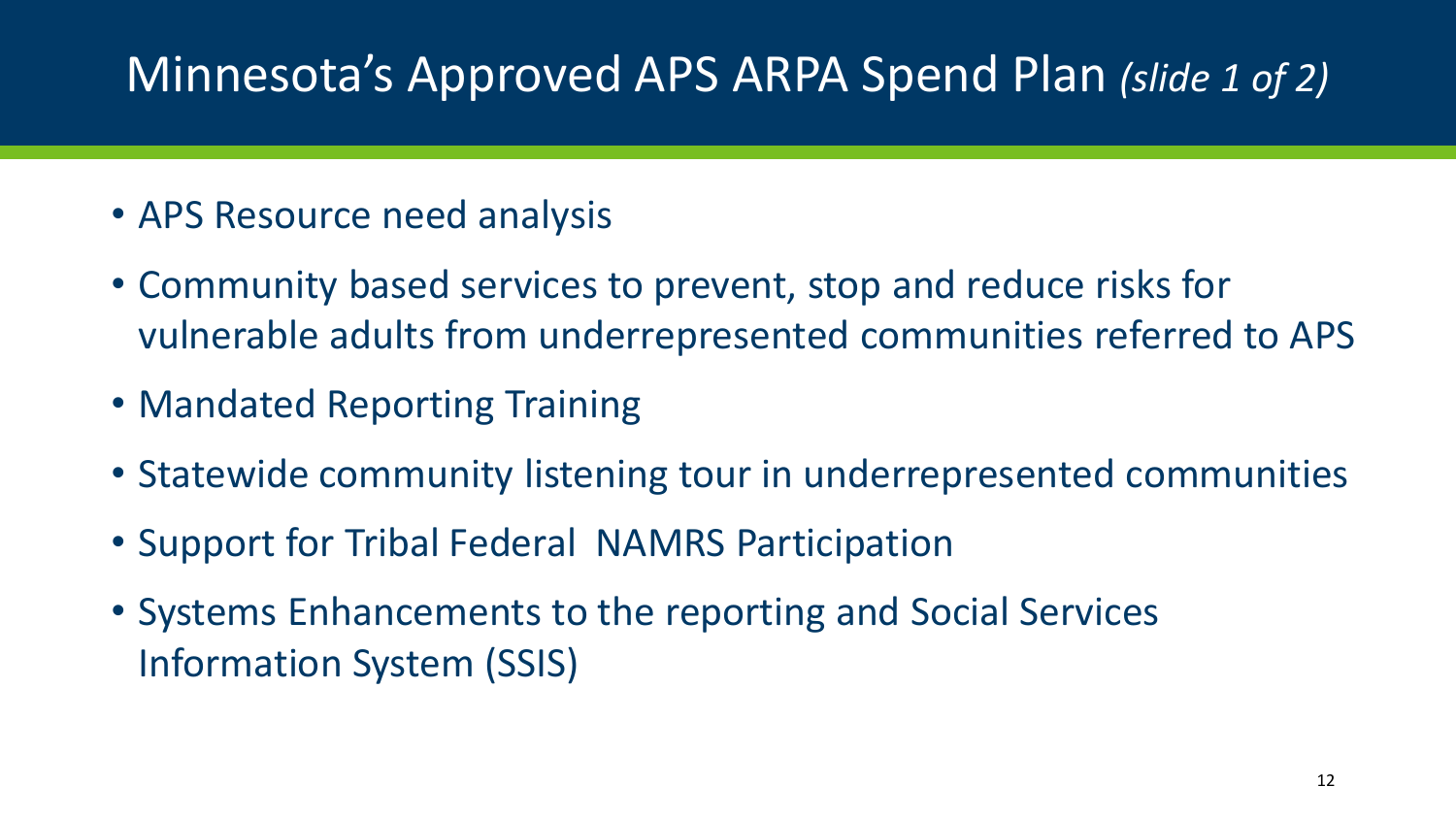## Minnesota's Approved APS ARPA Spend Plan *(slide 2 of 2)*

- Training APS Core Competencies using an unconscious bias, anti-racism lens
- Tribal Nations APS Program Development/Enhancement
- Policy Guidance APS role in Social Services Continuum
- Project administration and evaluation
- Quality Assurance benchmarks for equity in outcomes
- Vulnerable Adult Maltreatment Awareness in underrepresented groups
- Web Reporting Improvements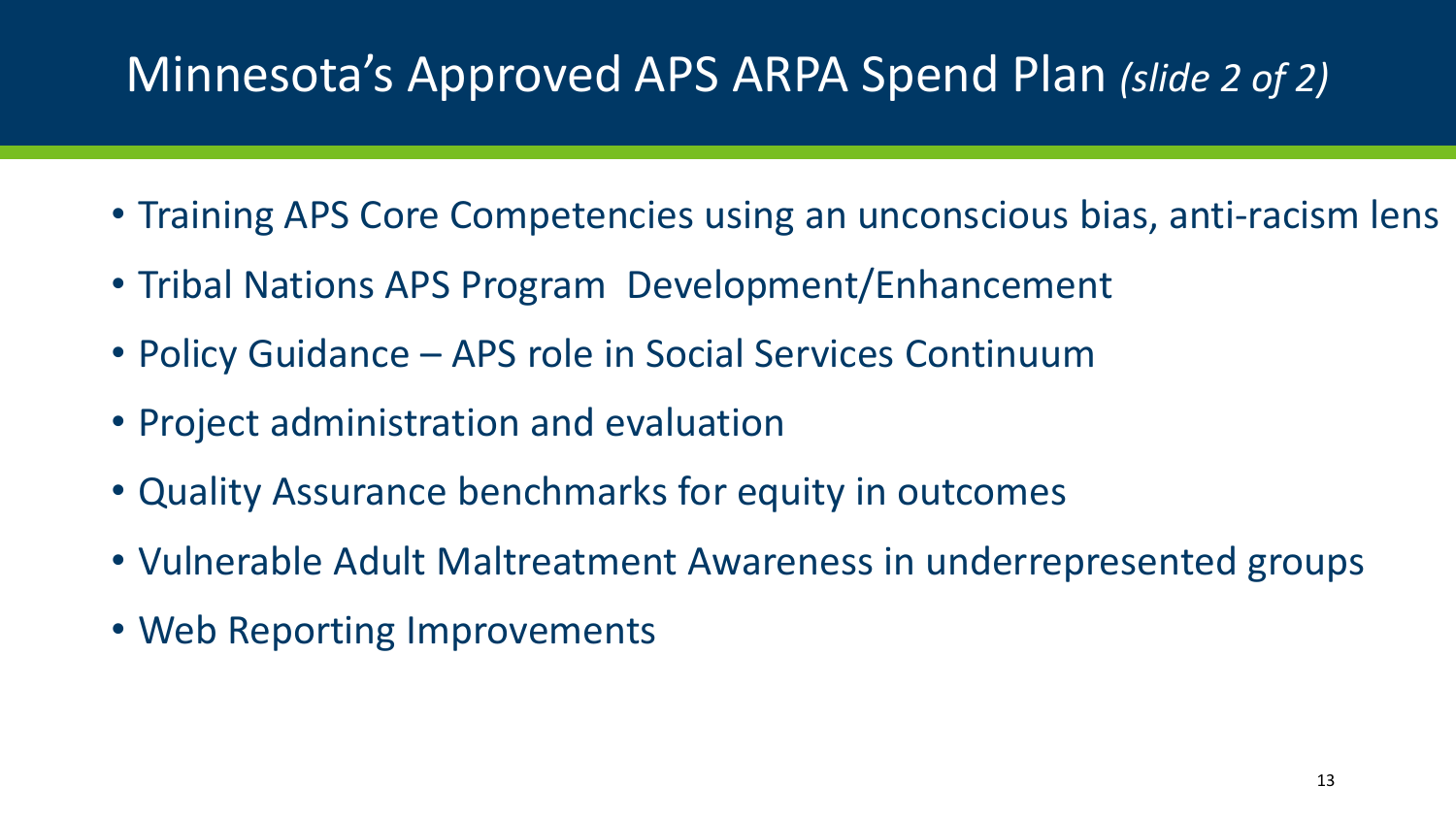# Most Significant Challenges

- The system is not culturally responsive
- Racial and ethnic groups are screened out more frequently than white people
- Screening and intake lack consistency.
- Adult protection is under-resourced, resulting in funding inequities
- County discretionary decisions may pose a risk to objective and equitable APS decision-making
- Services are not equitably accessible among all disability types
- County of residence impacts screen-out rates
- There are not enough options for resolving reports of maltreatment
- Stakeholders don't understand reporting system
- Data and good measures don't drive continuous improvement efforts
- Data sharing restrictions hinder collaboration and trust-building, but privacy is also important
- The VAA isn't focused on prevention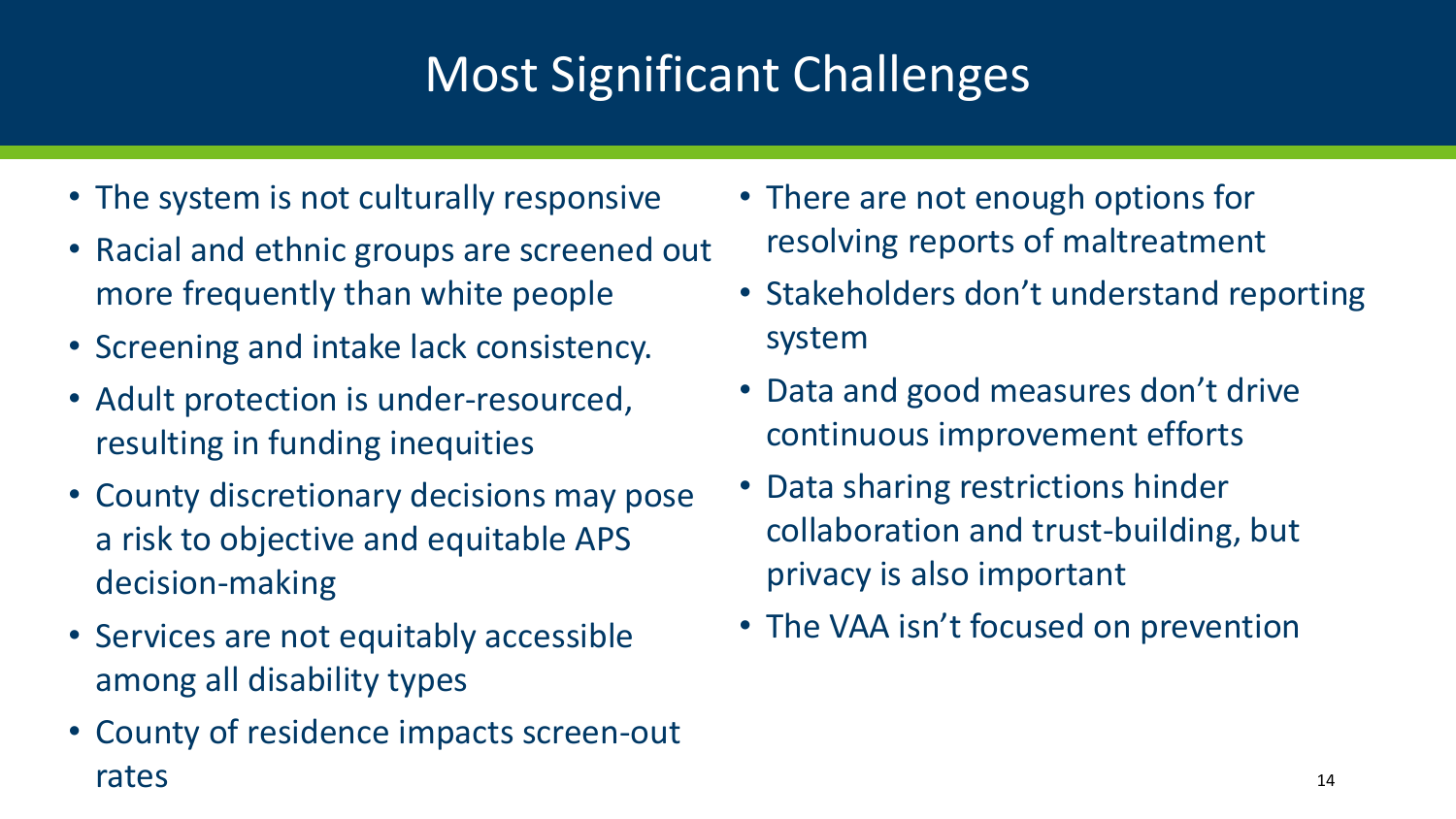#### New APS Goals

**Goal 1.** Adults who are vulnerable to maltreatment and referred to APS have equitable access to protective services.

**Goal 2.** Adults who are vulnerable to maltreatment and referred to APS experience person-centered, culturally appropriate, and trauma-informed assessment, services, and supports to reduce risk and recover from maltreatment.

**Goal 3.** Tribal nations are supported in development of agreements with the state to assume administration of adult protection program duties.

**Goal 4.** APS workers across the state have equitable access to resources to meet client needs to reduce risk for adults who are vulnerable to maltreatment.

**Goal 5.** Tribal, state, and county partnerships in program management and evaluation of outcomes for adults who are vulnerable are enhanced.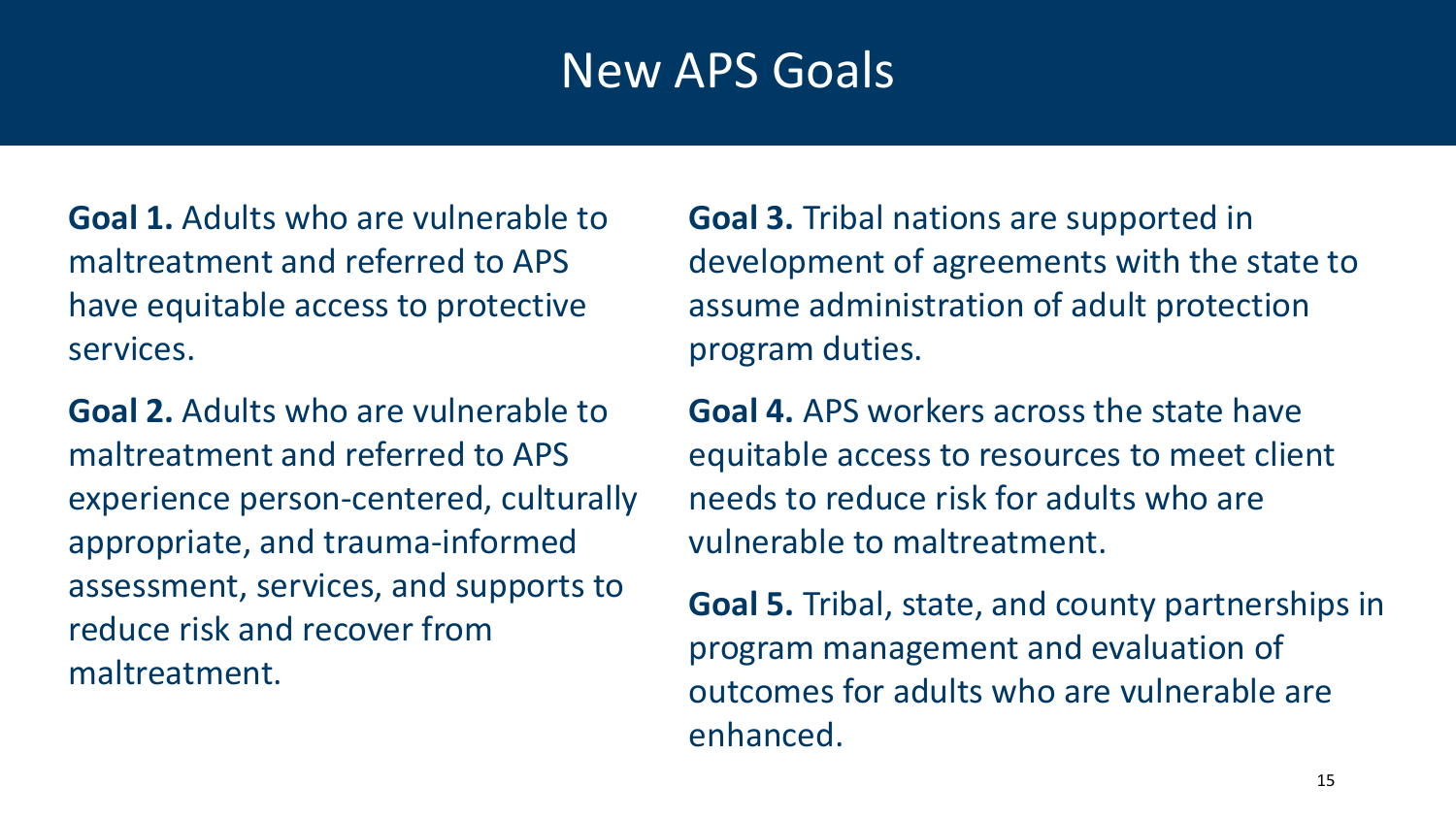# 2022 Legislative Changes

- Prevention service offering at intake
- Transparency posted prioritization guidelines
- Person-centered outcomes focus on assessment and services to stop maltreatment
- Data Sharing improved communication and coordination, including with MN Tribal Human Services

#### *MN APS Vision*

Minnesota's Adult Protective Services exist so that all adults who are vulnerable to abuse, neglect, or exploitation are supported to live in safety and dignity, consistent with their own culture, values and goals, and so people concerned about them have resources for support.